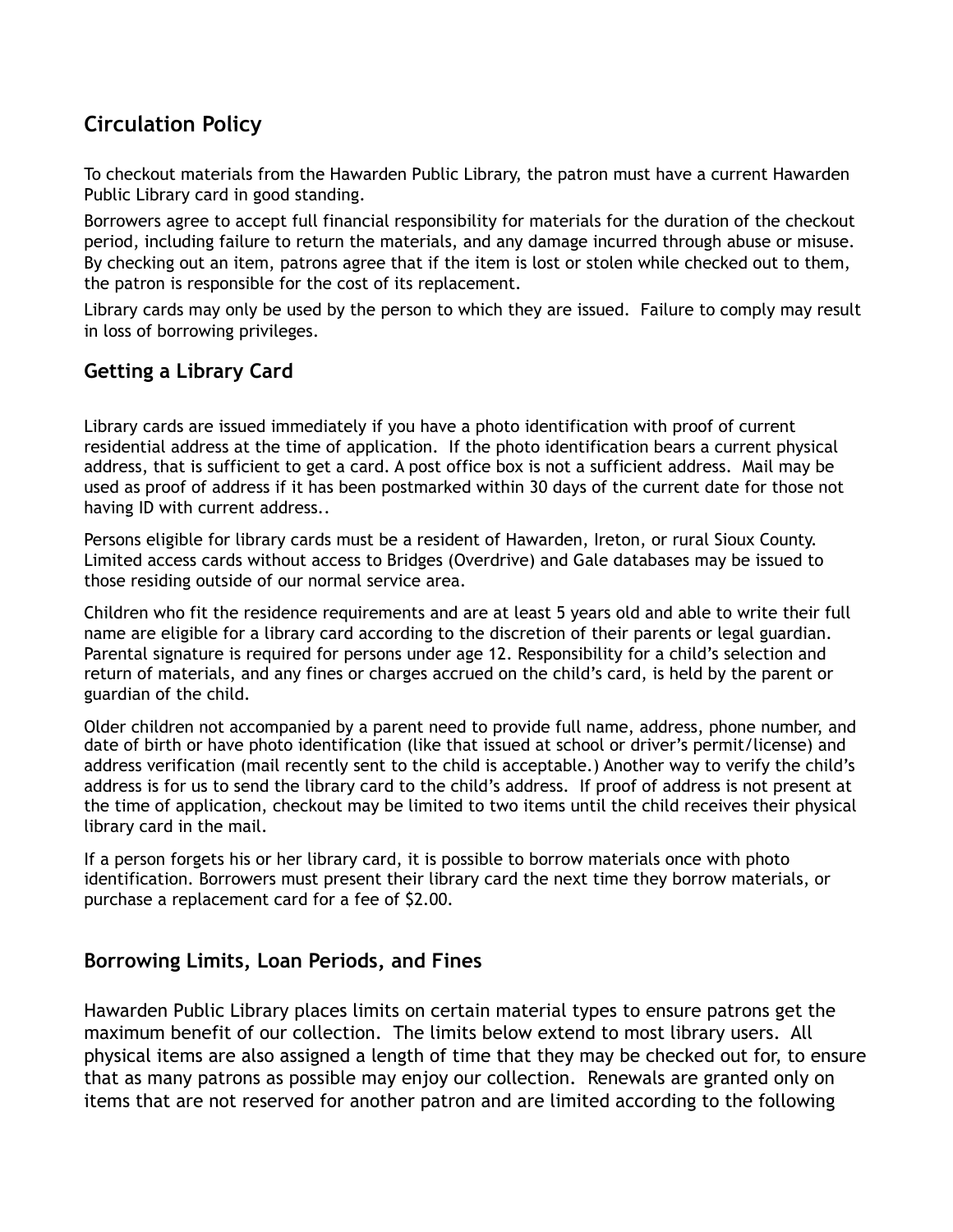guidelines. Overdue fines will be assessed to patrons for certain items that are returned after closing on the due date. The Library imposes fines only on days when the Library is open. Library patrons with \$5.00 or more in unpaid fines and fees shall have borrowing privileges suspended until fines equal less than \$5.00. Certain card types, such as Student Access Cards, and Teacher cards, as described in this policy and our Student Access Card policy may deviate from the below table in the privileges assigned to those specific card types. Overdue items may prevent access to computer usage and further checkouts until they are returned, it is advised that library users keep their account current with prompt payment of fines and returning books in a timely manner.

| <b>Material Type</b>                                      | Checkout<br>Limit                                          | <b>Loan Period</b>     | Renewals<br>Available | <b>Fine</b>                        | <b>Maximum</b><br>Fine per<br>item | <b>Billed for</b><br>Item |
|-----------------------------------------------------------|------------------------------------------------------------|------------------------|-----------------------|------------------------------------|------------------------------------|---------------------------|
| Magazines                                                 | 15 per card                                                | 3 weeks                | $\overline{2}$        | .10 <sub>per</sub><br>item/per day | \$2.50                             | 60 Days<br>overdue        |
| DVD's<br>(including<br>Adult,<br>Juvenile &<br>Christmas) | 5 Per Card,<br>excluding<br>Student<br><b>Access Cards</b> | 1 week                 | $\mathbf{1}$          | .50 per<br>item/per day            | \$5.00                             | 60 Days<br>overdue        |
| <b>Adult Books</b>                                        | No limit                                                   | 3 Weeks                | $\overline{2}$        | .10 <sub>per</sub><br>item/per day | \$2.50                             | 60 Days<br>overdue        |
| Juvenile<br><b>Books</b>                                  | No limit                                                   | 3 weeks                | $\overline{2}$        | No fine                            | No fine                            | 60 Days<br>overdue        |
| Juvenile<br><b>Audiobooks</b>                             | No limit                                                   | 3 weeks                | $\overline{2}$        | No fine                            | No fine                            | 60 days<br>overdue        |
| Juvenile<br>Magazines                                     | 15 per card                                                | 3 weeks                | $\overline{2}$        | No fine                            | No fine                            | 60 days<br>overdue        |
| Young Adult<br><b>Books</b>                               | No limit                                                   | 3 weeks                | $\overline{2}$        | No fine                            | No fine                            | 60 days<br>overdue        |
| Adult<br>Playaway<br><b>Audiobooks</b>                    | 3 per card                                                 | 3 weeks                | $\overline{2}$        | .10 <sub>per</sub><br>item/per day | \$2.50                             | 60 Days<br>overdue        |
| Juvenile<br>Playaway<br>Audiobooks                        | 3 per card                                                 | 3 weeks                | $\overline{2}$        | No fine                            | No fine                            | 60 Days<br>overdue        |
| Juvenile<br>Launchpad<br><b>Tablets</b>                   | 1 per card,<br>adult only                                  | In library<br>use only | n/a                   | n/a                                | n/a                                | n/a                       |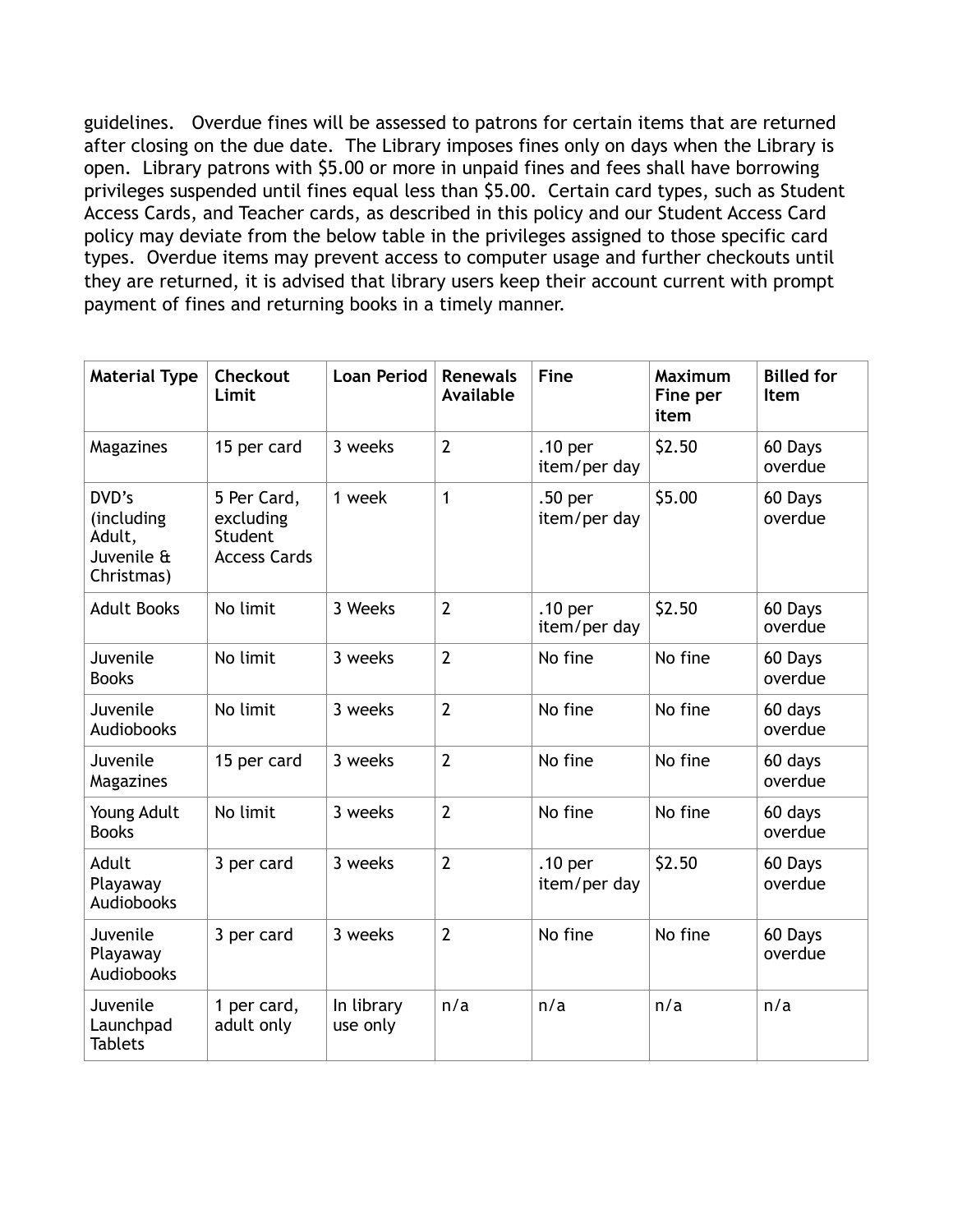## **Educational Loans**

Items borrowed for use in an educational setting; a classroom, daycare or home-schooling situation, may be checked out for an extended period to meet the needs of a given project. A teacher or other education professional may request an extension at the time of checkout. Extensions are at the discretion of the Library Director, and may not be granted on highdemand materials. The individual borrowing the items is responsible for their return to the Library and any late fees that accrue.

#### **Reserves**

Patrons may place reserves or holds on items at the library, over the phone, or through our online catalog. Reserves can only be placed on items which are currently checked out or otherwise unavailable. Once an item becomes ready for a patron, the library will notify them by phone call, text, or email that the item is available for them to pick up. Patrons have 7 days to pick the item up or it will be moved on to the next patron waiting or returned to the shelf.

#### **Overdue Notification**

Hawarden Public Library will provide the following notifications to patrons about upcoming and overdue items All communications will only include number of items, and their type, without titles. Patrons may access their account, or call the library for exact titles:

1 day prior to being due: Text/Email notification, if the library has the information on file.

| 1 day overdue:   | Email notification, if the library has the information on file.                                                                                                                            |
|------------------|--------------------------------------------------------------------------------------------------------------------------------------------------------------------------------------------|
| 2 weeks overdue: | Letter from Library stating number and type of items and date<br>due.                                                                                                                      |
| 4 weeks overdue: | Letter from Library Director stating number and type of items<br>and date due, and a deadline to respond before items are<br>declared lost and replacement fees charged to patron account. |
| 60 Days overdue: | Items are declared lost, replacement costs are charged to<br>account.                                                                                                                      |

We encourage patrons to sign up for text or email notification about items being due so that they may receive ample warning before fines are assessed. In the event that emails are returned for delivery failure, we will attempt to contact the patron with other contact information provided.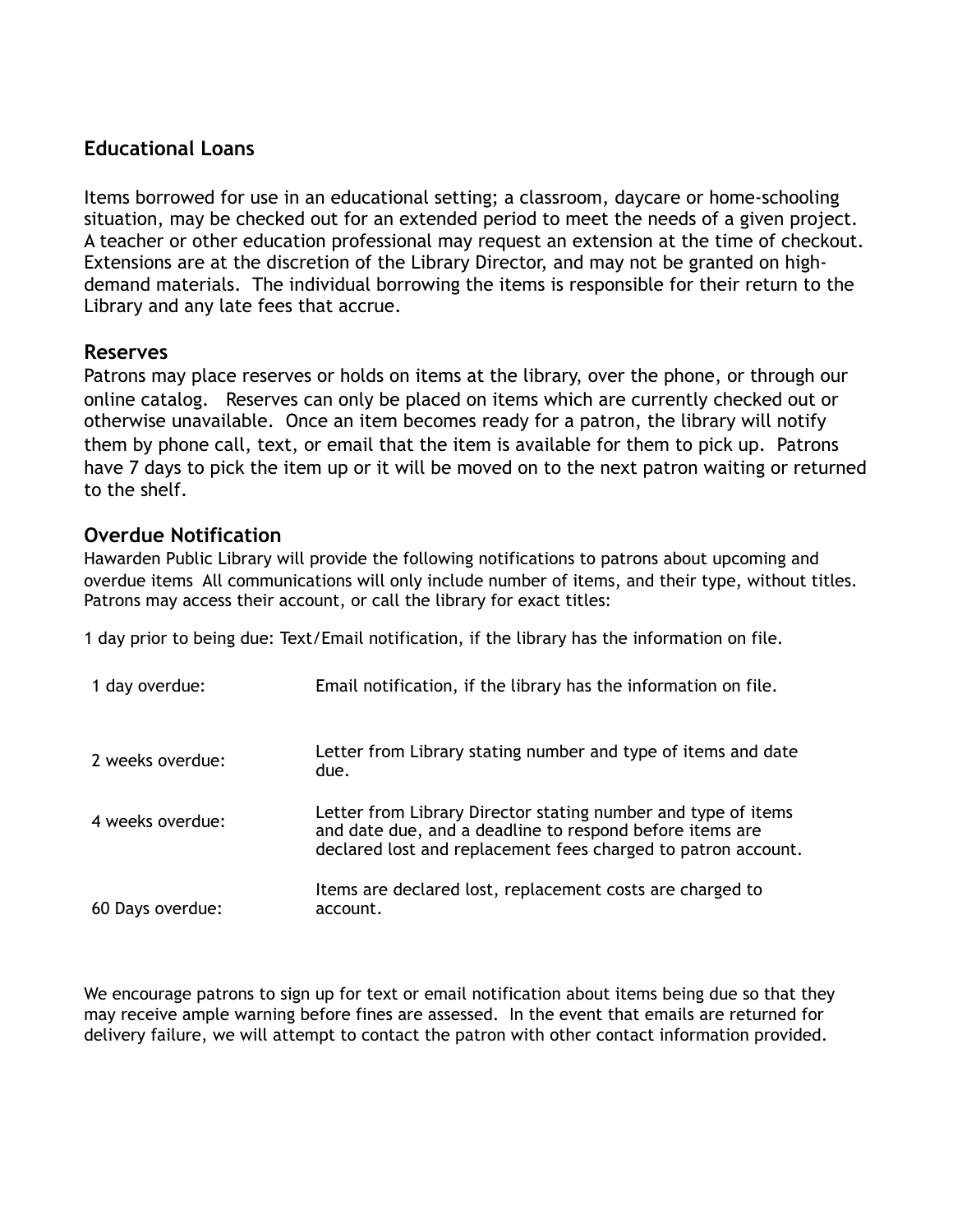#### **Lost Materials**

Items will be declared lost 60 days after the due date for the item. At that time replacement costs will be assessed on the patron record and borrowing privileges will be suspended until items are paid for or returned. Replacement fees are non-refundable; once items are paid for they cannot be returned for a refund.

#### **Damaged Materials**

In order for as many people as possible to enjoy our collection, we will impose fees to replace unusable materials if they are damaged while checked out on your card. We understand that repeated, normal use could make an item unusable, and will do our best to determine whether damage is the result of normal use or avoidable damage. Replacement cost will be assessed in the following manner:

| <b>Books</b>      | Retail price                                     |
|-------------------|--------------------------------------------------|
| Periodicals       | S5.00                                            |
| DVD's             | Price Paid                                       |
| <b>Audiobooks</b> | \$10 per disc or retail price, whichever is less |

### **Confidentiality of Library Records**

Confidentiality is essential to protect the exercise of First and Fourth Amendment rights. In accordance with First and Fourth Amendments of the U.S. Constitution, the Iowa Code and professional ethics, the Board of Trustees of the Hawarden Public Library respects the privacy of users and recognizes its responsibility to protect their privacy.

- 1. The library will not reveal the identities of individual users nor reveal the information sources or services they consult unless required by law. Confidentiality extends to information sought or received and materials consulted, borrowed or acquired. Confidentiality includes database search records, reference interviews, interlibrary loan records, computer use records, and all other personally identifiable uses of library materials, facilities or services.
- 2. The library will hold confidential the names of card holders and their registration information and not provide access for private, public or commercial use.
- 3. The lawful custodian of the records is the Director of the Library.
- 4. The library will not release registration, circulation or other records protected under the Iowa Code unless it is required by law to release the information. Circumstances which may require the library to release the information include the following:
	- A. A criminal or juvenile justice agency is seeking the information in pursuant to an investigation of a particular person or organization suspected of committing a known crime AND the criminal or juvenile justice agency presents the library Director with a court order demonstrating that there has been a judicial determination that a rational connection exists between the requested release of information and a legitimate end and that the need for the information is cogent and compelling.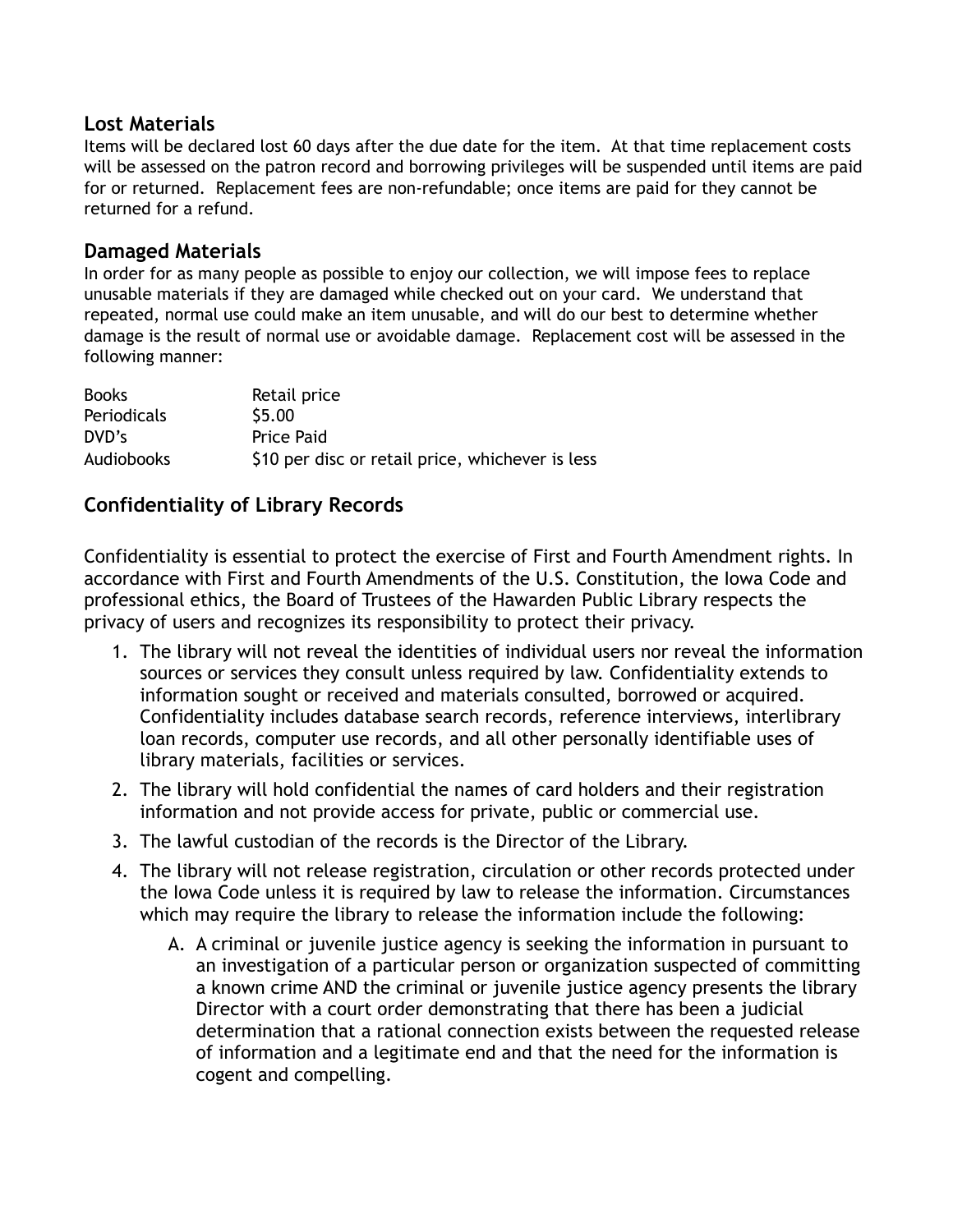- B. The library receives a Warrant for the information issued under the USA Patriot Act (which includes amendments to the Foreign Intelligence Surveillance Act and the Electronic Communications Privacy Act).
- C. The library receives a National Security Letter seeking the information pursuant to the USA Patriot Act.
- D. The library receives a valid court order requiring the library to release registration, circulation or other records protected under the Iowa Code and the information is not sought in conjunction with a criminal or juvenile justice investigation.

## **Procedures for enforcing the policy on confidentiality of library records**

1. The library staff member receiving a request to examine or obtain information relating to registration records or circulation records or other records identifying the names of library users, shall immediately refer the requestor to the Director, the official custodian of the records.

(To prevent any misunderstanding, the staff member should avoid discussing with the person making the request what user information may or may not be available, or what the library can or cannot do.)

If the library Director is not available (such as during evenings or weekends or away on business) inform the requestor when the Director will be available. If pressed to act sooner, contact the Director immediately whether the Director is away on business or at home. In the event the Director cannot be reached, the highest ranking person on duty is responsible for working with the requestor.

- 2. The library Director shall meet with the requestor the information. If the requestor is a law enforcement officer the officer must have a court order, a warrant issued under the USA Patriot Act, or a National Security Letter (NSL) issued under the USA Patriot Act to receive the requested records. If the officer does not have a proper court order, warrant, or NSL compelling the production of records, the library Director shall refuse to provide the information. The library Director may explain the confidentiality policy and the state's confidentiality law, and inform the agent or officer that users' records are not available except when a proper court order in good form has been presented to the library.
- 3. If the records requested cover registration, circulation or other records protected under the Iowa Code, and the Director is uncertain about whether the order, or subpoena presented to the library Director is sufficient to require release of the records, the library Director may immediately consult with legal counsel to determine if such process, order, or subpoena is sufficient to require release of the records.
- 4. If any written request, process, order, or subpoena is not in proper form or does not otherwise appear to be sufficient to support releasing the records, the library Director shall insist that such defects be cured before any records are released.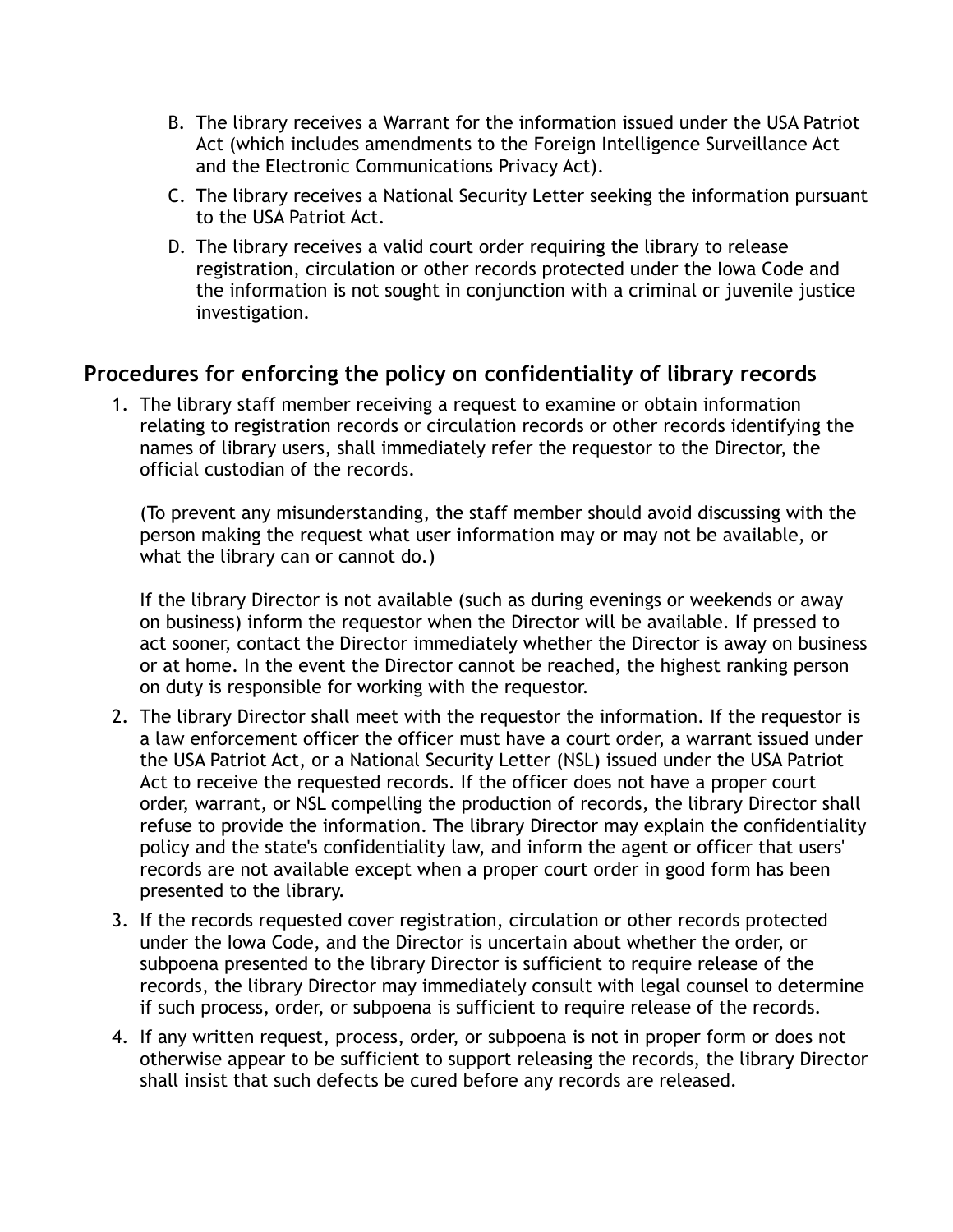- 5. If the library Director or the Director in consultation with library's attorney determine that the order, warrant, or NSL, is sufficient and compels the release of the records, the library Director shall release the records.
- 6. If the request is made pursuant to the USA Patriot Act, the library Director is authorized to obtain legal counsel regarding the request. As required by the USA Patriot Act, the library Director may not discuss the request with anyone other than legal counsel.
- 7. If the requestor is not a law enforcement officer and has not presented any type of court or administrative order requiring release of the requested information, the library Director shall refuse to provide the requested records. The library Director may explain the confidentiality policy and the state's confidentiality law.
- 8. The library Director is authorized to take legal action (such as moving to quash a subpoena) to resist releasing requested registration, circulation or other records protected under the Iowa Code if the library Director and the library's legal counsel deems such action to be appropriate.
- 9. Any threats or unauthorized demands (i.e. those not supported by a written request, process, order, or subpoena) concerning circulation and other records identifying the names of library users shall be reported to the Director.
- 10.Any problems relating to the privacy of circulation and other records identifying the names of library users which are not provided for above shall be referred to the Director.

The confidentiality policy of the Hawarden Public Library

 is based on the First and Fourth Amendments of the U.S. Constitution, the Iowa Code, and professional ethics.

**First Amendment**: Congress shall make no law...abridging the freedom of speech...

**Fourth Amendment**: The right of the people to be secure in their persons, houses, papers, and effects, against unreasonable searches and seizures, shall not be violated, and no Warrants shall issue, but upon probable cause, supported by Oath or affirmation, and particularly describing the place to be searched, and the persons or things to be seized.

# **Code of Iowa 22.7 "Examination of Public Records (Open Records)"**

## **22.7 Confidential records.**

The following public records shall be kept confidential, unless otherwise ordered by a court, by the lawful custodian of the records, or by another person duly authorized to release such information...:

13. The records of a library which, by themselves or when examined with other public records, would reveal the identity of the library patron checking out or requesting an item or information from the library. The records shall be released to a criminal or juvenile justice agency only pursuant to an investigation of a particular person or organization suspected of committing a known crime. The records shall be released only upon a judicial